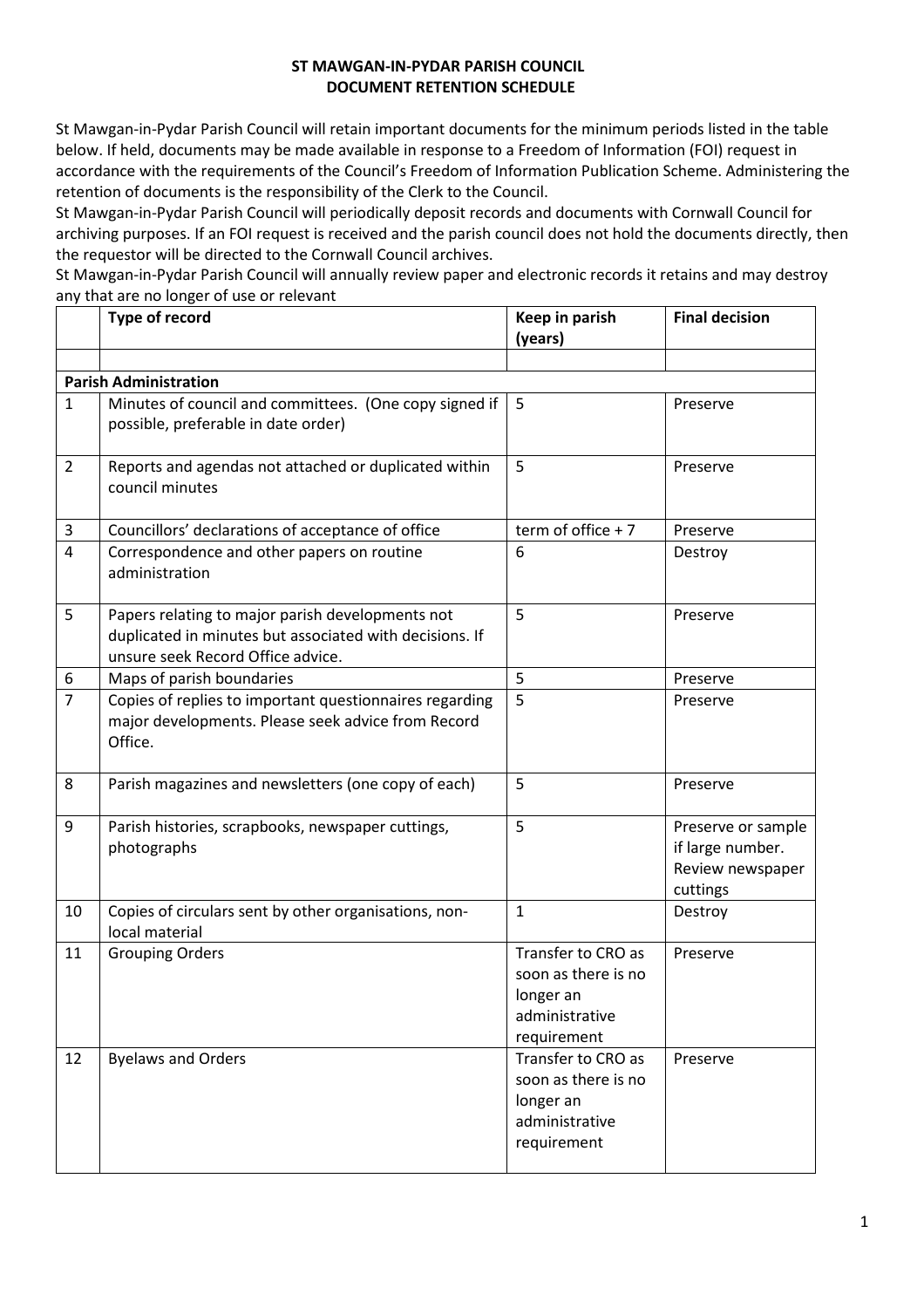| soon as there is no<br>longer an<br>administrative<br>requirement<br>Burial Grounds (as per Authorities Cemeteries Order 1977, No 204, section 12)<br>14<br>5 or when<br>Plans, registers of graves<br>Preserve<br>complete. Parish to<br>have copy<br>When completed<br>15<br><b>Burial registers</b><br>Preserve<br>Parish to have a<br>copy of original<br>5<br>16<br>Records of disinterments and applications for interment<br>Preserve<br>5<br>Records of memorial applications and those removed<br>17<br>Preserve<br>from graves<br>5<br>Agreements concerning maintenance of ground, graves<br>18<br>Preserve<br>and memorials<br>6<br>19<br>Papers for minor works (grass-cutting, repairs to<br>Destroy<br>property)<br><b>Rights of Way</b><br>20<br>Consultation papers, surveys<br>5<br>Preserve<br>5<br>21<br>Preserve CRO to<br>Maps<br>check for<br>duplicates<br>Village greens, commons<br>5<br>22<br>Registration records, consultation papers<br>Preserve<br><b>Financial records</b><br>Annual audited accounts<br>$\overline{7}$<br>23<br>Preserve<br>$\overline{7}$<br>24<br>Ledgers<br>Preserve<br>$\overline{7}$<br>25<br>Cash books, bills, vouchers, bank statements, other<br>Destroy<br>subsidiary financial records<br>26<br>Insurance policies<br>40<br>Destroy<br>(As per National<br><b>Association of Local</b><br><b>Councils Legal</b><br>Policy where it is<br>noted that records<br>should be kept for<br>this duration from<br>commencement of<br>policy or renewal as<br>mentioned in the<br>Employer's Liability<br><b>Compulsory Act</b><br>1969)<br>27<br>5<br>Preserve (or<br>Poor rate ledgers<br>sample if large<br>series)<br>6<br>28<br>Receipt and payment books<br>Preserve | 13 | <b>Council Register of Interests</b> | Transfer to CRO as | Preserve |  |  |  |
|--------------------------------------------------------------------------------------------------------------------------------------------------------------------------------------------------------------------------------------------------------------------------------------------------------------------------------------------------------------------------------------------------------------------------------------------------------------------------------------------------------------------------------------------------------------------------------------------------------------------------------------------------------------------------------------------------------------------------------------------------------------------------------------------------------------------------------------------------------------------------------------------------------------------------------------------------------------------------------------------------------------------------------------------------------------------------------------------------------------------------------------------------------------------------------------------------------------------------------------------------------------------------------------------------------------------------------------------------------------------------------------------------------------------------------------------------------------------------------------------------------------------------------------------------------------------------------------------------------------------------------------------------------------------------------------------------------------------------------|----|--------------------------------------|--------------------|----------|--|--|--|
|                                                                                                                                                                                                                                                                                                                                                                                                                                                                                                                                                                                                                                                                                                                                                                                                                                                                                                                                                                                                                                                                                                                                                                                                                                                                                                                                                                                                                                                                                                                                                                                                                                                                                                                                |    |                                      |                    |          |  |  |  |
|                                                                                                                                                                                                                                                                                                                                                                                                                                                                                                                                                                                                                                                                                                                                                                                                                                                                                                                                                                                                                                                                                                                                                                                                                                                                                                                                                                                                                                                                                                                                                                                                                                                                                                                                |    |                                      |                    |          |  |  |  |
|                                                                                                                                                                                                                                                                                                                                                                                                                                                                                                                                                                                                                                                                                                                                                                                                                                                                                                                                                                                                                                                                                                                                                                                                                                                                                                                                                                                                                                                                                                                                                                                                                                                                                                                                |    |                                      |                    |          |  |  |  |
|                                                                                                                                                                                                                                                                                                                                                                                                                                                                                                                                                                                                                                                                                                                                                                                                                                                                                                                                                                                                                                                                                                                                                                                                                                                                                                                                                                                                                                                                                                                                                                                                                                                                                                                                |    |                                      |                    |          |  |  |  |
|                                                                                                                                                                                                                                                                                                                                                                                                                                                                                                                                                                                                                                                                                                                                                                                                                                                                                                                                                                                                                                                                                                                                                                                                                                                                                                                                                                                                                                                                                                                                                                                                                                                                                                                                |    |                                      |                    |          |  |  |  |
|                                                                                                                                                                                                                                                                                                                                                                                                                                                                                                                                                                                                                                                                                                                                                                                                                                                                                                                                                                                                                                                                                                                                                                                                                                                                                                                                                                                                                                                                                                                                                                                                                                                                                                                                |    |                                      |                    |          |  |  |  |
|                                                                                                                                                                                                                                                                                                                                                                                                                                                                                                                                                                                                                                                                                                                                                                                                                                                                                                                                                                                                                                                                                                                                                                                                                                                                                                                                                                                                                                                                                                                                                                                                                                                                                                                                |    |                                      |                    |          |  |  |  |
|                                                                                                                                                                                                                                                                                                                                                                                                                                                                                                                                                                                                                                                                                                                                                                                                                                                                                                                                                                                                                                                                                                                                                                                                                                                                                                                                                                                                                                                                                                                                                                                                                                                                                                                                |    |                                      |                    |          |  |  |  |
|                                                                                                                                                                                                                                                                                                                                                                                                                                                                                                                                                                                                                                                                                                                                                                                                                                                                                                                                                                                                                                                                                                                                                                                                                                                                                                                                                                                                                                                                                                                                                                                                                                                                                                                                |    |                                      |                    |          |  |  |  |
|                                                                                                                                                                                                                                                                                                                                                                                                                                                                                                                                                                                                                                                                                                                                                                                                                                                                                                                                                                                                                                                                                                                                                                                                                                                                                                                                                                                                                                                                                                                                                                                                                                                                                                                                |    |                                      |                    |          |  |  |  |
|                                                                                                                                                                                                                                                                                                                                                                                                                                                                                                                                                                                                                                                                                                                                                                                                                                                                                                                                                                                                                                                                                                                                                                                                                                                                                                                                                                                                                                                                                                                                                                                                                                                                                                                                |    |                                      |                    |          |  |  |  |
|                                                                                                                                                                                                                                                                                                                                                                                                                                                                                                                                                                                                                                                                                                                                                                                                                                                                                                                                                                                                                                                                                                                                                                                                                                                                                                                                                                                                                                                                                                                                                                                                                                                                                                                                |    |                                      |                    |          |  |  |  |
|                                                                                                                                                                                                                                                                                                                                                                                                                                                                                                                                                                                                                                                                                                                                                                                                                                                                                                                                                                                                                                                                                                                                                                                                                                                                                                                                                                                                                                                                                                                                                                                                                                                                                                                                |    |                                      |                    |          |  |  |  |
|                                                                                                                                                                                                                                                                                                                                                                                                                                                                                                                                                                                                                                                                                                                                                                                                                                                                                                                                                                                                                                                                                                                                                                                                                                                                                                                                                                                                                                                                                                                                                                                                                                                                                                                                |    |                                      |                    |          |  |  |  |
|                                                                                                                                                                                                                                                                                                                                                                                                                                                                                                                                                                                                                                                                                                                                                                                                                                                                                                                                                                                                                                                                                                                                                                                                                                                                                                                                                                                                                                                                                                                                                                                                                                                                                                                                |    |                                      |                    |          |  |  |  |
|                                                                                                                                                                                                                                                                                                                                                                                                                                                                                                                                                                                                                                                                                                                                                                                                                                                                                                                                                                                                                                                                                                                                                                                                                                                                                                                                                                                                                                                                                                                                                                                                                                                                                                                                |    |                                      |                    |          |  |  |  |
|                                                                                                                                                                                                                                                                                                                                                                                                                                                                                                                                                                                                                                                                                                                                                                                                                                                                                                                                                                                                                                                                                                                                                                                                                                                                                                                                                                                                                                                                                                                                                                                                                                                                                                                                |    |                                      |                    |          |  |  |  |
|                                                                                                                                                                                                                                                                                                                                                                                                                                                                                                                                                                                                                                                                                                                                                                                                                                                                                                                                                                                                                                                                                                                                                                                                                                                                                                                                                                                                                                                                                                                                                                                                                                                                                                                                |    |                                      |                    |          |  |  |  |
|                                                                                                                                                                                                                                                                                                                                                                                                                                                                                                                                                                                                                                                                                                                                                                                                                                                                                                                                                                                                                                                                                                                                                                                                                                                                                                                                                                                                                                                                                                                                                                                                                                                                                                                                |    |                                      |                    |          |  |  |  |
|                                                                                                                                                                                                                                                                                                                                                                                                                                                                                                                                                                                                                                                                                                                                                                                                                                                                                                                                                                                                                                                                                                                                                                                                                                                                                                                                                                                                                                                                                                                                                                                                                                                                                                                                |    |                                      |                    |          |  |  |  |
|                                                                                                                                                                                                                                                                                                                                                                                                                                                                                                                                                                                                                                                                                                                                                                                                                                                                                                                                                                                                                                                                                                                                                                                                                                                                                                                                                                                                                                                                                                                                                                                                                                                                                                                                |    |                                      |                    |          |  |  |  |
|                                                                                                                                                                                                                                                                                                                                                                                                                                                                                                                                                                                                                                                                                                                                                                                                                                                                                                                                                                                                                                                                                                                                                                                                                                                                                                                                                                                                                                                                                                                                                                                                                                                                                                                                |    |                                      |                    |          |  |  |  |
|                                                                                                                                                                                                                                                                                                                                                                                                                                                                                                                                                                                                                                                                                                                                                                                                                                                                                                                                                                                                                                                                                                                                                                                                                                                                                                                                                                                                                                                                                                                                                                                                                                                                                                                                |    |                                      |                    |          |  |  |  |
|                                                                                                                                                                                                                                                                                                                                                                                                                                                                                                                                                                                                                                                                                                                                                                                                                                                                                                                                                                                                                                                                                                                                                                                                                                                                                                                                                                                                                                                                                                                                                                                                                                                                                                                                |    |                                      |                    |          |  |  |  |
|                                                                                                                                                                                                                                                                                                                                                                                                                                                                                                                                                                                                                                                                                                                                                                                                                                                                                                                                                                                                                                                                                                                                                                                                                                                                                                                                                                                                                                                                                                                                                                                                                                                                                                                                |    |                                      |                    |          |  |  |  |
|                                                                                                                                                                                                                                                                                                                                                                                                                                                                                                                                                                                                                                                                                                                                                                                                                                                                                                                                                                                                                                                                                                                                                                                                                                                                                                                                                                                                                                                                                                                                                                                                                                                                                                                                |    |                                      |                    |          |  |  |  |
|                                                                                                                                                                                                                                                                                                                                                                                                                                                                                                                                                                                                                                                                                                                                                                                                                                                                                                                                                                                                                                                                                                                                                                                                                                                                                                                                                                                                                                                                                                                                                                                                                                                                                                                                |    |                                      |                    |          |  |  |  |
|                                                                                                                                                                                                                                                                                                                                                                                                                                                                                                                                                                                                                                                                                                                                                                                                                                                                                                                                                                                                                                                                                                                                                                                                                                                                                                                                                                                                                                                                                                                                                                                                                                                                                                                                |    |                                      |                    |          |  |  |  |
|                                                                                                                                                                                                                                                                                                                                                                                                                                                                                                                                                                                                                                                                                                                                                                                                                                                                                                                                                                                                                                                                                                                                                                                                                                                                                                                                                                                                                                                                                                                                                                                                                                                                                                                                |    |                                      |                    |          |  |  |  |
|                                                                                                                                                                                                                                                                                                                                                                                                                                                                                                                                                                                                                                                                                                                                                                                                                                                                                                                                                                                                                                                                                                                                                                                                                                                                                                                                                                                                                                                                                                                                                                                                                                                                                                                                |    |                                      |                    |          |  |  |  |
|                                                                                                                                                                                                                                                                                                                                                                                                                                                                                                                                                                                                                                                                                                                                                                                                                                                                                                                                                                                                                                                                                                                                                                                                                                                                                                                                                                                                                                                                                                                                                                                                                                                                                                                                |    |                                      |                    |          |  |  |  |
|                                                                                                                                                                                                                                                                                                                                                                                                                                                                                                                                                                                                                                                                                                                                                                                                                                                                                                                                                                                                                                                                                                                                                                                                                                                                                                                                                                                                                                                                                                                                                                                                                                                                                                                                |    |                                      |                    |          |  |  |  |
|                                                                                                                                                                                                                                                                                                                                                                                                                                                                                                                                                                                                                                                                                                                                                                                                                                                                                                                                                                                                                                                                                                                                                                                                                                                                                                                                                                                                                                                                                                                                                                                                                                                                                                                                |    |                                      |                    |          |  |  |  |
|                                                                                                                                                                                                                                                                                                                                                                                                                                                                                                                                                                                                                                                                                                                                                                                                                                                                                                                                                                                                                                                                                                                                                                                                                                                                                                                                                                                                                                                                                                                                                                                                                                                                                                                                |    |                                      |                    |          |  |  |  |
|                                                                                                                                                                                                                                                                                                                                                                                                                                                                                                                                                                                                                                                                                                                                                                                                                                                                                                                                                                                                                                                                                                                                                                                                                                                                                                                                                                                                                                                                                                                                                                                                                                                                                                                                |    |                                      |                    |          |  |  |  |
|                                                                                                                                                                                                                                                                                                                                                                                                                                                                                                                                                                                                                                                                                                                                                                                                                                                                                                                                                                                                                                                                                                                                                                                                                                                                                                                                                                                                                                                                                                                                                                                                                                                                                                                                |    |                                      |                    |          |  |  |  |
|                                                                                                                                                                                                                                                                                                                                                                                                                                                                                                                                                                                                                                                                                                                                                                                                                                                                                                                                                                                                                                                                                                                                                                                                                                                                                                                                                                                                                                                                                                                                                                                                                                                                                                                                |    |                                      |                    |          |  |  |  |
|                                                                                                                                                                                                                                                                                                                                                                                                                                                                                                                                                                                                                                                                                                                                                                                                                                                                                                                                                                                                                                                                                                                                                                                                                                                                                                                                                                                                                                                                                                                                                                                                                                                                                                                                |    |                                      |                    |          |  |  |  |
|                                                                                                                                                                                                                                                                                                                                                                                                                                                                                                                                                                                                                                                                                                                                                                                                                                                                                                                                                                                                                                                                                                                                                                                                                                                                                                                                                                                                                                                                                                                                                                                                                                                                                                                                |    |                                      |                    |          |  |  |  |
|                                                                                                                                                                                                                                                                                                                                                                                                                                                                                                                                                                                                                                                                                                                                                                                                                                                                                                                                                                                                                                                                                                                                                                                                                                                                                                                                                                                                                                                                                                                                                                                                                                                                                                                                |    |                                      |                    |          |  |  |  |
|                                                                                                                                                                                                                                                                                                                                                                                                                                                                                                                                                                                                                                                                                                                                                                                                                                                                                                                                                                                                                                                                                                                                                                                                                                                                                                                                                                                                                                                                                                                                                                                                                                                                                                                                |    |                                      |                    |          |  |  |  |
|                                                                                                                                                                                                                                                                                                                                                                                                                                                                                                                                                                                                                                                                                                                                                                                                                                                                                                                                                                                                                                                                                                                                                                                                                                                                                                                                                                                                                                                                                                                                                                                                                                                                                                                                |    |                                      |                    |          |  |  |  |
|                                                                                                                                                                                                                                                                                                                                                                                                                                                                                                                                                                                                                                                                                                                                                                                                                                                                                                                                                                                                                                                                                                                                                                                                                                                                                                                                                                                                                                                                                                                                                                                                                                                                                                                                |    |                                      |                    |          |  |  |  |
|                                                                                                                                                                                                                                                                                                                                                                                                                                                                                                                                                                                                                                                                                                                                                                                                                                                                                                                                                                                                                                                                                                                                                                                                                                                                                                                                                                                                                                                                                                                                                                                                                                                                                                                                |    |                                      |                    |          |  |  |  |
|                                                                                                                                                                                                                                                                                                                                                                                                                                                                                                                                                                                                                                                                                                                                                                                                                                                                                                                                                                                                                                                                                                                                                                                                                                                                                                                                                                                                                                                                                                                                                                                                                                                                                                                                |    |                                      |                    |          |  |  |  |
|                                                                                                                                                                                                                                                                                                                                                                                                                                                                                                                                                                                                                                                                                                                                                                                                                                                                                                                                                                                                                                                                                                                                                                                                                                                                                                                                                                                                                                                                                                                                                                                                                                                                                                                                |    |                                      |                    |          |  |  |  |
|                                                                                                                                                                                                                                                                                                                                                                                                                                                                                                                                                                                                                                                                                                                                                                                                                                                                                                                                                                                                                                                                                                                                                                                                                                                                                                                                                                                                                                                                                                                                                                                                                                                                                                                                |    |                                      |                    |          |  |  |  |
|                                                                                                                                                                                                                                                                                                                                                                                                                                                                                                                                                                                                                                                                                                                                                                                                                                                                                                                                                                                                                                                                                                                                                                                                                                                                                                                                                                                                                                                                                                                                                                                                                                                                                                                                |    |                                      |                    |          |  |  |  |
|                                                                                                                                                                                                                                                                                                                                                                                                                                                                                                                                                                                                                                                                                                                                                                                                                                                                                                                                                                                                                                                                                                                                                                                                                                                                                                                                                                                                                                                                                                                                                                                                                                                                                                                                |    |                                      |                    |          |  |  |  |
|                                                                                                                                                                                                                                                                                                                                                                                                                                                                                                                                                                                                                                                                                                                                                                                                                                                                                                                                                                                                                                                                                                                                                                                                                                                                                                                                                                                                                                                                                                                                                                                                                                                                                                                                |    |                                      |                    |          |  |  |  |
|                                                                                                                                                                                                                                                                                                                                                                                                                                                                                                                                                                                                                                                                                                                                                                                                                                                                                                                                                                                                                                                                                                                                                                                                                                                                                                                                                                                                                                                                                                                                                                                                                                                                                                                                |    |                                      |                    |          |  |  |  |
|                                                                                                                                                                                                                                                                                                                                                                                                                                                                                                                                                                                                                                                                                                                                                                                                                                                                                                                                                                                                                                                                                                                                                                                                                                                                                                                                                                                                                                                                                                                                                                                                                                                                                                                                |    |                                      |                    |          |  |  |  |
|                                                                                                                                                                                                                                                                                                                                                                                                                                                                                                                                                                                                                                                                                                                                                                                                                                                                                                                                                                                                                                                                                                                                                                                                                                                                                                                                                                                                                                                                                                                                                                                                                                                                                                                                |    |                                      |                    |          |  |  |  |